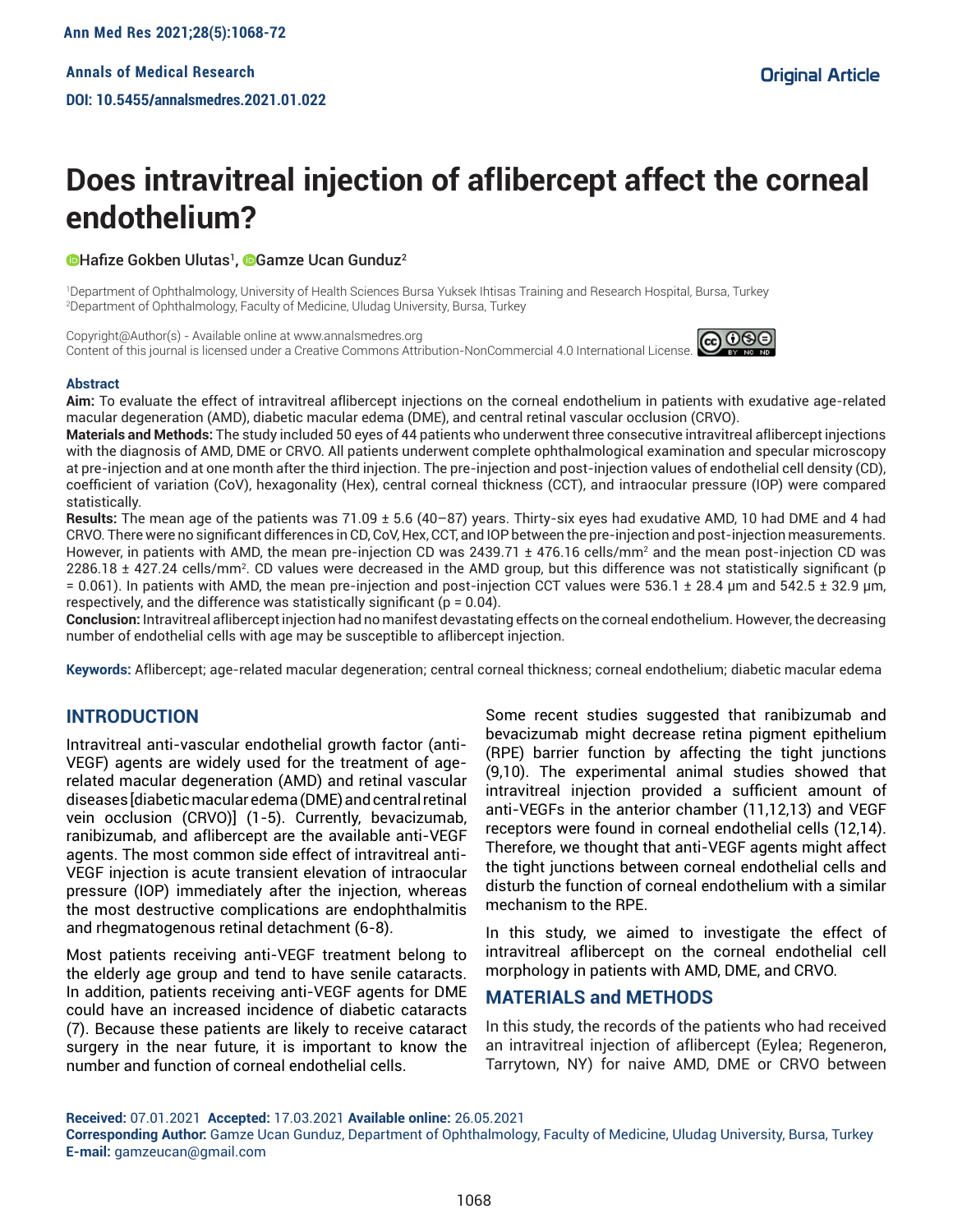#### **Ann Med Res 2021;28(5):1068-72**

January 2016 and December 2017 were reviewed. Patients who had received three monthly of intravitreal aflibercept (0.05 mL, 2 mg) were included in the study. The study was approved by the hospital ethics committee (2011-KAEK-25 2019/02-11) and the authors adhered to the tenets of the Declaration of Helsinki in all protocols.

The study included only the naive AMD, DME or CRVO patients. The exclusion criteria were as follows: use of contact lens, a history of vitreoretinal surgery, and the presence of corneal disease or glaucoma. Patients who underwent ocular surgery or laser photocoagulation three months before or between injections were excluded from the study.

All subjects underwent a complete ophthalmologic examination, which included testing for visual acuity, biomicroscopy, fundoscopy, non-contact tonometry, and corneal pachymeter (CT.1P, Topcon, Japan). Besides that optical coherence tomography (OCT, Optovue® iVue spectral-domain OCT), and specular microscopy (NSP-9900, NonconRobo, Konan, Japan) were applied to all patients before the first injection and one month after the third injection (Figure 1A and B). On initial examination, fundus fluorescein angiography was performed in all patients.



**Figure 1.** A: Corneal endothelial image by specular microscopy of a patient with diabetic macular edema before the injection. B: Specular microscobic images of the same patient after three aflibercept injections

All injections were administered after topical anesthesia with proparacaine (Alcaine; Alcon). Povidone iodine 10% was applied to the eyelids and periocular skin and eyes were covered with a sterile ophthalmic drape. Povidone iodine at 5% was dripped into the conjunctival fornix. Aflibercept (2 mg/0.05 mL) was injected intravitreally 3.5 mm away from the limbus into the superior and temporal quadrant using a 30-gauge (G) needle. Post-injection light perception was controlled. After the injection, the eye was closed with a bandage for four hours, followed by the administration of topical moxifloxacin hydrochloride five times a day, for five days.

In this study, non-contact specular microscopy (NSP-9900, Konan, Japan) was used. Three measurements were made from the center of the cornea in each patient. All patients were asked to look straight ahead at the fixation targets of the instruments to obtain the images of the similar corneal regions. The automated cell bordering procedure was applied to identify the cell domains on each image. To apply this, a boxed area (region of interest, ROI)

approximately in the middle of the image first defined and a filtered image file was obtained. At least 100 adjacent cells were analyzed by the automated methods with Konan CellChek software. Therefore, specular microscopy automatically evaluated endothelial cell density (CD), coefficient of variation (CoV), and cell hexagonality percentage (pleomorphism index; Hex).

The pre-injection and post-injection values of CD, CoV, Hex, CCT, and IOP were compared statistically. SPSS version 22.0 program (SPSS Inc., Chicago, IL) was used for all statistical analyzes. A p value of <0.05 was considered statistically significant. A Mann–Whitney U test was used for analyzing quantitative-dependent data. Paired sample t-test and Wilcoxon test were used for analyzing quantitative-dependent data.

# **RESULTS**

Fifty eyes of 44 patients (18 women and 26 men), with a mean age of  $71.09 \pm 5.6$  (40-87) years, were included in the study. Thirty-six eyes had exudative AMD, 10 eyes had DME and 4 eyes had CRVO. Twenty-two eyes (44.0 %) were pseudophakic, whereas 28 were phakic during the intravitreal aflibercept treatment. All pseudophakic eyes had an intact posterior capsule. The demographic and clinical features of patients are listed in Table 1.

| Table 1. Demographic and clinical features of the patients           |                 |  |  |
|----------------------------------------------------------------------|-----------------|--|--|
| <b>Characteristics</b>                                               | Eyes $(n = 50)$ |  |  |
| Mean age                                                             | $71.09 \pm 5.6$ |  |  |
| Gender                                                               |                 |  |  |
| Female                                                               | 18              |  |  |
| Male                                                                 | 26              |  |  |
| <b>Diagnosis</b>                                                     |                 |  |  |
| <b>AMD</b>                                                           | 36              |  |  |
| <b>DME</b>                                                           | 10              |  |  |
| <b>CRVO</b>                                                          | $\overline{4}$  |  |  |
| <b>Lens Status</b>                                                   |                 |  |  |
| <b>Phakic</b>                                                        | 28              |  |  |
| Pseudophakic                                                         | 22              |  |  |
| Ana, ralated meeting demonstration: AMD, disbetie meether edemo: DME |                 |  |  |

**Age-related macular degeneration; AMD, diabetic macular edema; DME, central retinal vein occlusion; CRVO**

There was no statistically significant difference between the mean CCT values measured at pre-injection and postinjections (534  $\pm$  29.6 µm and 543  $\pm$  33.8 µm, respectively).

Pre-injection and post-injection values of the mean CD were decreased from  $2565.0 \pm 461.3$  cells/mm<sup>2</sup> to  $2500.0 \pm 447.7$  cells/mm<sup>2</sup>, but this difference was not statistically significant ( $p = 0.081$ ). The mean CoV values were increased from  $45.0 \pm 6.2$ % to  $46.0 \pm 8.7$ % after three injections, although this was not statistically significant (p = 0.296). Similarly, there was no statistically significant difference between the pre-injection and post-injection values of the mean Hex ( $p = 0.930$ ).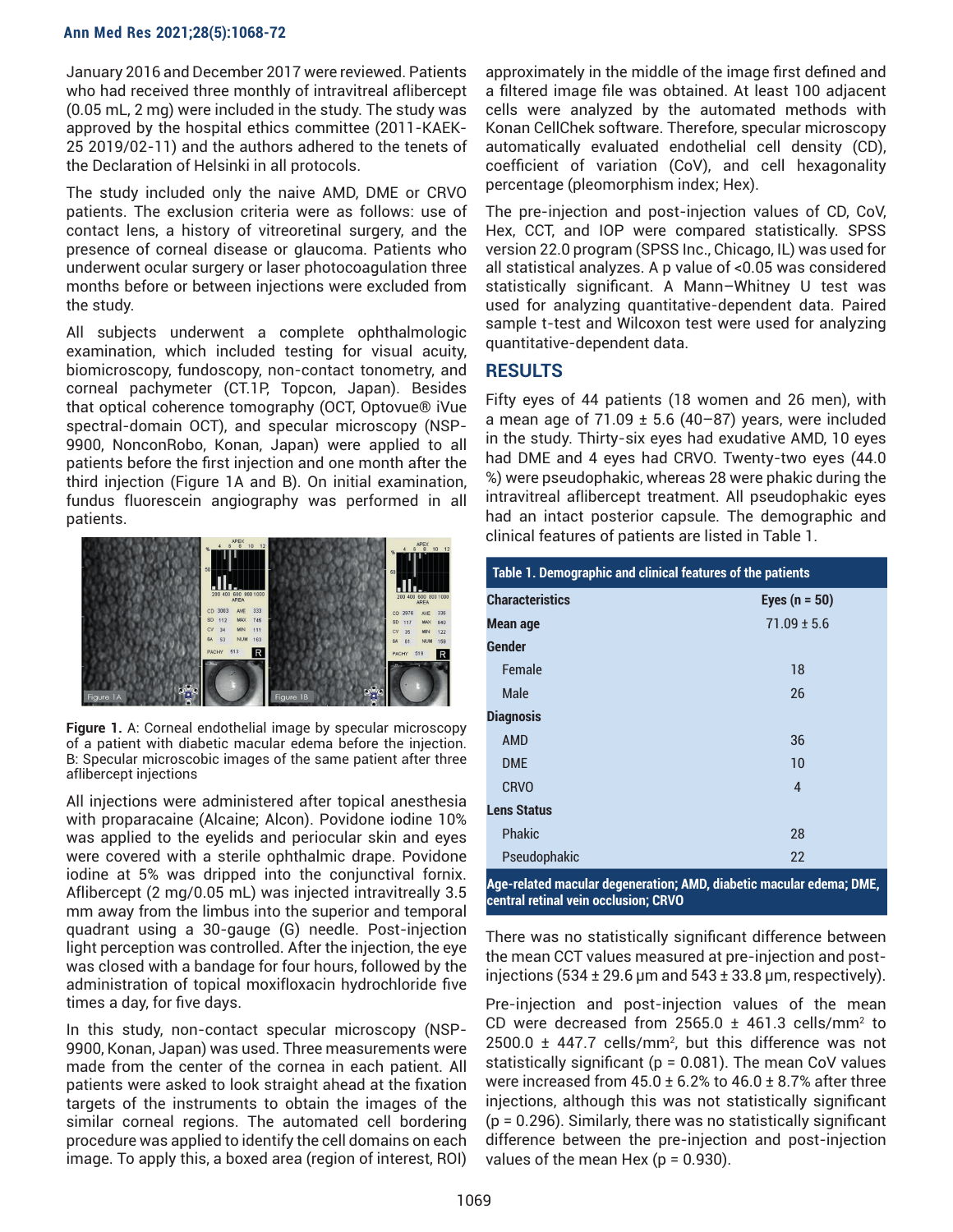#### **Ann Med Res 2021;28(5):1068-72**

The mean IOP was  $15.08 \pm 3.17$  mmHg before the first injection and  $14.9 \pm 2.7$  mmHg after the third injection (p = 0.655). Table 2 presents the mean CD, CoV, Hex, CCT, and IOP values of all patients at pre-injection and postinjection.

| Table 2. Effects of intravitreal aflibercept injection on CD, CoV, Hex,<br><b>CCT, and IOP values</b> |                                         |                                          |            |  |  |
|-------------------------------------------------------------------------------------------------------|-----------------------------------------|------------------------------------------|------------|--|--|
| <b>Parameters</b>                                                                                     | <b>Pre-injection</b><br>$(mean \pm SD)$ | <b>Post-injection</b><br>$(mean \pm SD)$ | p<br>value |  |  |
| <b>Central Corneal Thickness</b><br>$(\mu m)$                                                         | $534.5 + 29.6$                          | $543.50 \pm 33.8$                        | 0.081      |  |  |
| <b>Intraocular Pressure</b><br>(mmHg)                                                                 | $15.08 \pm 3.17$                        | $149 + 27$                               | 0.665      |  |  |
| <b>Cell Density</b><br>(cells/mm <sup>2</sup> )                                                       |                                         | 2565.0 ± 461.3 2500.0 ± 447.7            | 0.081      |  |  |
| <b>Cell Variation</b><br>(%)                                                                          | $45.0 + 6.2$                            | $46.0 + 8.7$                             | 0.296      |  |  |
| <b>Hexagonality</b><br>(%)                                                                            | $42.5 \pm 8.7$                          | $44.5 \pm 6.7$                           | 0.930      |  |  |
| IOP; Intraocular Pressure, SD; Standart Deviation                                                     |                                         |                                          |            |  |  |

Patients were classified into two groups according to their lens status. The abovementioned values were analyzed in the pseudophakic and phakic groups. There was no statistically significant difference in pre- and post-injection values for all parameters between the pseudophakic and phakic groups.

In addition, patients were classified into two groups based on their diagnosis. Because only 4 eyes had CRVO, statistical analysis could not be performed on these patients. However, all the parameters were analyzed in the DME and AMD groups individually (Table 3). In the DME group, there were no statistically significant differences between the pre-injection and post-injection values. In the AMD group, the mean pre-injection CD was 2439.71  $\pm$  476.16 cells/mm<sup>2</sup> and the mean post-injection CD was 2286.18  $\pm$  427.24 cells/mm<sup>2</sup>, this decrease was not statistically significant ( $p = 0.061$ ). The mean pre-injection and post-injection CCT values were 536.1 ± 28.4 µm and  $542.5 \pm 32.9$  µm, respectively (p = 0.042). Except for the CCT values, other specular, and IOP values did not show statistically significant differences after three injections (Table 3).

| Table 3. Effects of intravitreal aflibercept injection on CD, CoV, Hex, CCT, and IOP values |                                 |                          |         |  |  |
|---------------------------------------------------------------------------------------------|---------------------------------|--------------------------|---------|--|--|
|                                                                                             | <b>Pre-injection</b>            | <b>Post-injection</b>    | p value |  |  |
| AMD ( $n = 36$ eyes) Mean age, $73.1$ years                                                 |                                 |                          |         |  |  |
| Mean Cell Density (cells/mm <sup>2</sup> )                                                  | $2439.71 \pm 476.16$            | $2286.18 \pm 427.24$     | 0.061   |  |  |
| Mean Central Corneal Thickness (µm)                                                         | $536.1 \pm 28.4 \,\text{\mu m}$ | $542.5 \pm 32.9 \,\mu m$ | 0.042   |  |  |
| Mean Hexagonality (%)                                                                       | $42.55 \pm 9.3$                 | $43.18 \pm 7.3$          | 0.073   |  |  |
| DME ( $n = 10$ eyes) Mean age, 62.4 years                                                   |                                 |                          |         |  |  |
| Mean Cell Density (cells/mm <sup>2</sup> )                                                  | $2651.89 \pm 315.7$             | 2691.44 ± 268.7          | 0.369   |  |  |
| Mean Central Corneal Thickness (µm)                                                         | $541.22 \pm 34.6$               | $541.22 \pm 34.6$        | 0.217   |  |  |
| Mean Hexagonality (%)                                                                       | 45.44 ± 7.0 $%$                 | $42.33 \pm 4.2$ %        | 0.320   |  |  |
| Pseudophakic (n = 22 eyes) Mean age, 77.7 years                                             |                                 |                          |         |  |  |
| Mean Cell Density (cells/mm <sup>2</sup> )                                                  | $2321.18 \pm 532.3$             | $2137.36 \pm 412.7$      | 0.080   |  |  |
| Mean Central Corneal Thickness (µm)                                                         | $533.18 \pm 28.4$               | $540.55 \pm 36.3$        | 0.077   |  |  |
| Phakic (n = 28 eyes) Mean age, 66.1 years                                                   |                                 |                          |         |  |  |
| Mean Cell Density (cells/mm <sup>2</sup> )                                                  | $2636.57 \pm 347.1$             | $2585.00 \pm 373.9$      | 0.509   |  |  |
| Mean Central Corneal Thickness (µm)                                                         | $541.75 \pm 32.3$               | $544.29 \pm 30.5$        | 0.475   |  |  |
| Age-related macular degeneration; AMD, diabetic macular edema; DME                          |                                 |                          |         |  |  |

# **DISCUSSION**

Vascular endothelial growth factor and its receptors were determined in corneal endothelial cells (12,14). In studies of animal models, it has been shown that intracameral anti-VEGF agents increase the apoptotic activity in the corneal endothelium (15-17). An experimental macaque study showed that intravitreal injection provided a sufficient amount of aflibercept in the anterior chamber (13). There are in vitro studies showing that anti-VEGF can disrupt the tight junctions of the RPE (9). With a similar

mechanism, we thought that it might affect endothelial cell morphology by disrupting the tight junctions of the corneal endothelium. Particularly with aging, cornea endothelial cells and their tight junctions may be more susceptible (18). It is still not clear how aflibercept affects the corneal endothelium. In this study, we investigated the effect of aflibercept on the corneal endothelium.

Endothelial cells on the inner surface of the cornea provide structural integrity and transparency. Damaged endothelial cells are rarely regenerated (7). The mean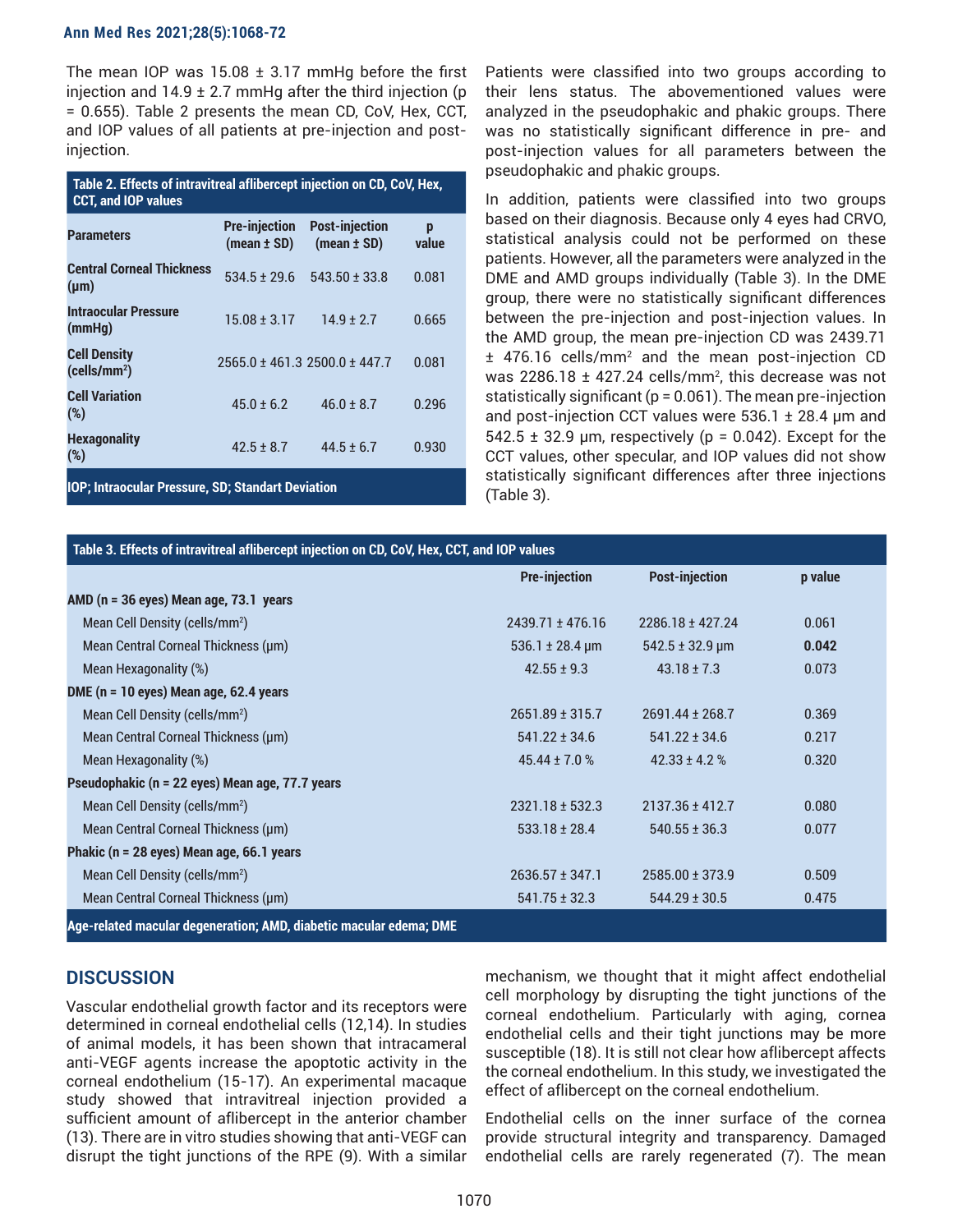#### **Ann Med Res 2021;28(5):1068-72**

corneal endothelial CD is 3500–4000 cells/mm<sup>2</sup> in  $children$ , 2700–3000  $\text{cells/mm}^2$  in adults, and 2500  $\text{cells}/$ mm2 in elderly individuals. The endothelial CD gradually decreases with age. With aging, the quantitative decrease is 0.5% per year. Clinically significant corneal edema develops when the endothelial CD is less than 700 cells/ mm (19,20). In this study, the mean endothelial CD was 2565.0 ± 461.3 cells/mm<sup>2</sup> at pre-injection and 2500 ± 447.7 cells/mm<sup>2</sup> at post-injection. Although the endothelial CD was decreased, the value was not statistically significant. In patients with exudative AMD, the mean CD decreased from 2439.71 ± 476.16 cells/mm<sup>2</sup> to 2286.18 ± 427.24 cells/mm<sup>2</sup> after intravitreal aflibercept injection, but this difference was not statistically significant. Nevertheless, in AMD patients, the CCT was increased from 536.11  $\pm$  28.4 µm to 542.45  $\pm$  32.9 µm, which was statistically significant (p = 0.042). The decrease of CD was correlated with the increases of CCT. In AMD patients, the mean age was older than the DME patients, respectively 73.1 and 62.4 years. Additionally 61.1% of 36 eyes were pseudophakic in AMD group. Pre-injection and postinjection CD values were lower in AMD patients than DME patients because of having older age and high frequency of pseudophakia. Besides, the CD values did not decrease in the DME group after the three aflibercept injections, whereas they decreased in the AMD group. Decreasing endothelial cells with age may be more susceptible to aflibercept injection and the transient increase in the IOP after the injection. Previous studies have shown that, after intravitreal anti-VEGF injections, there was an acute and transient IOP increasing (8,21,22). In this study, there was no significant difference in IOP values before the first and after the third aflibercept injection. However, we did not measure IOP within early hours after the injection. After the intravitreal injection, intraocular inflammation and IOP elevation may cause CCT changes due to impairment of endothelial cell pump function and direct effects of corneal mechanical properties (23). In the study of Atılgan et al (24), there was no significant change in CD, CoV and Hex values after aflibercept injection in AMD patients, but the corneal densitometry parameters in the posterior layer were statistically higher after the loading dose. They speculated that anti-VEGF agents could increase corneal densitometry by reducing corneal tight junctions and may lead to slightly reduction in corneal transparency.

Park et al (25) suggested that endothelial CD did not change after intravitreal bevacizumab treatment. Guzel et al (26) reported that intravitreal ranibizumab and bevacizumab had not any devastating effect on corneal endothelium. Guler et al (27) showed that dexamethasone implants had affected corneal endothelial cells. They also showed a temporary decrease in endothelial CD, but no change in cell morphology. Chiang et al (28) showed that intravitreal bevacizumab injection did not change corneal endothelial cells at six months after the injection. Lass et al (29) reported that repeated injections of aflibercept over 52 weeks did not cause corneal endothelial cell toxicity. Muto et al (30) measured CD and corneal morphology

before and after intravitreal aflibercept injections in DME and retinal vein occlusion patients. Only the maximum cell size varied significantly six months after injection, but the mean number of injections (1.43 times / 6 months) was lower than in our study (3 times / 3 months). In contrast to previous studies, in the study by Arslan et al (31) one month after the first and second injection of intravitreal anti-VEGF agents, CD was lower in phakic eyes than pre-injection values. There was no significant difference in the pseudophakic eyes. They speculated that phacoemulsification had already decreased the CD and, therefore, the CD values in pseudophakic eyes did not decrease following intravitreal injections. In our study, the CD values were similar between phakic and pseudophakic eyes.

The coefficient of variation is the standard deviation of the cell area and Hex is the percentage of cells with six sides. The mean endothelial CoV was 27% and Hex was 60%– 80% in healthy young adults. Coefficient of variation and Hex increase with age if endothelial cells are damaged, Hex is expected to decrease (18,30). In our study, the mean endothelial CoV was  $45.0 \pm 6.2$  % at pre-injection and 46.0  $\pm$  8.7 % after three injections. Hexagonality was 42.5  $\pm$  8.7 % at pre-injection and 44.5  $\pm$  6.7 % after three injections. When compared with previous studies, we found higher CoV and lower Hex values (27,29,30). The difference in CoV and Hex values from the literature reports may be related to the older age of our patients and higher frequency of psedophacia in our study. However, there was no statistically significant difference in the corneal morphological measurements before and after the injections.

# **LIMITATIONS**

The limitations of this study were retrospective course, relatively small sample size and short follow-up time.

## **CONCLUSION**

In conclusion, intravitreal aflibercept injections did not have any damaging effect on the corneal endothelium. However, prospective clinical studies are required to confirm the effects of intravitreal aflibercept injections on the corneal endothelium.

*Competing interests: The authors declare that they have no competing interest.*

*Financial Disclosure: There are no financial supports.*

*Ethical approval: The study was approved by the hospital (Bursa Yuksek Specialization Training and Research Hospital) ethics committee (2011- KAEK-25 2019/02-11).*

# **REFERENCES**

- 1. Marneros AG. Role of VEGF-A in aging disease of the eye. EMBO Mol Med 2016;8:208-31.
- 2. Yeh S, Kim SJ, Ho AC, et al. Therapies for macular edema associated with central vein occlusion: a report by the American Academy of Ophthalmology. Ophthalmology 2015;122:769-78.